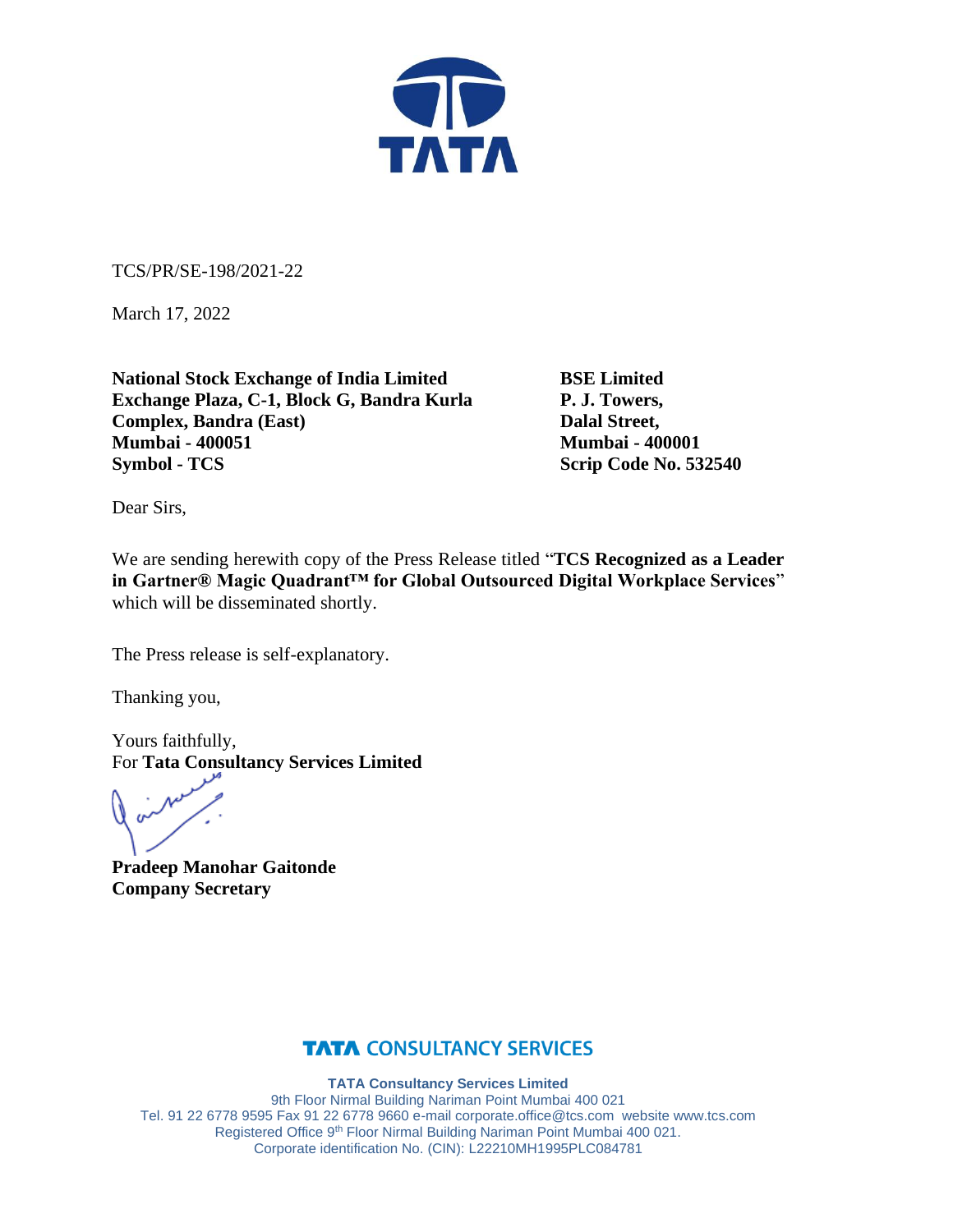

For immediate use Press Release

# **TCS Recognized as a Leader in Gartner® Magic Quadrant™ for Global Outsourced Digital Workplace Services**

*Tata Consultancy Services Takes a Human-Centered Design Thinking Approach to Deliver Digital Workplace Transformations, Significantly Boosting Employee Experience and Productivity*

**NEW YORK | MUMBAI, March 17, 2022:** Tata Consultancy Services (TCS) (BSE: 532540, NSE: TCS) has been positioned as a Leader in the Gartner Magic Quadrant for Outsourced Digital Workplace Services (ODWS) $^1$ .

The report evaluates the Ability to Execute and Completeness of Vision of 17 ODWS providers. According to the report, the main goal of ODWS is to provide integrated and ubiquitous digital workplace services to employees to increase their engagement, productivity, and digital dexterity to support the organization's digital business strategy.

"*The hybrid work model is radically changing how employees collaborate and enterprises engage with them. TCS helps organizations craft a vibrant workplace paradigm leveraging cognitive, AI and other digital technologies to foster collaboration, enhance employee experience and deliver superior business outcomes*," said **Ashok Pai, Global Head, Cognitive Business Operations, TCS**. "*We believe this recognition is a testament to our vision, continued investments in innovation and the resultant market success*."

TCS offers a comprehensive portfolio of consulting-led services across the workplace services value chain and leverages Secure Borderless Workspaces™ (SBWS™), its transformative remote working operating model to enable touchless, intelligent, agile, and digital operations that deliver superior business outcomes.

This model allows organizations to take full advantage of their talent ecosystem to maximize business opportunities. It encompasses a wide range of human functions, including infrastructure, talent management and employee engagement; processes, tools, and governance mechanisms; and collaboration and engagement practices to enable companies to realize the potential of the new world of work.

TCS Cognix™ for Workspace is an AI driven human-machine collaboration suite, powered by TCS' Machine First™ Delivery Model that helps enterprises create intuitive, immersive, and intelligent workspaces – a key to delightful employee experiences. It comes with an array of easy-to-deploy, modular and scalable value builders that bring together multiple digital levers and enable zero-touch IT, the next-gen workplace and enhanced employee experience. Some examples of these value builders are cognitive virtual assistants, experience analytics, a user segment analyzer, and a proactive endpoint remediator.

TCS' Smart Meetings solution helps transform the meeting experience for remote working employees with comprehensive services, full lifecycle support and global coverage. It includes integrating business applications to help drive productivity, enterprise voice enablement using direct routing, meeting room experiences, adoption, and change management with 24\*7 managed support.

TCS also ensures seamless adoption of digital workplace initiatives within enterprises through solutions such as TCS Office 365 Engage – a curated, personalized, and gamified adoption cum learning platform that curates the learning journey based on the Office 365 usage pattern, role, activities, and geography. Its subtle gamification elements make it more interesting to explore Office 365.

"*Enterprises are investing in employee experience and reimagination of the digital workplace value chain, enabling their employees to work collaboratively and effectively,"* said **Ashok Krish, Global Head, Digital Workplace, Microsoft Business Unit, TCS**. "*TCS' portfolio of new-age digital workplace solutions helps companies design frictionless workplace experiences while reducing the cost of employee coordination and* 

<sup>1</sup> Gartner, Magic Quadrant for Outsourced Digital Workplace Services, Daniel Barros, February 21, 2022